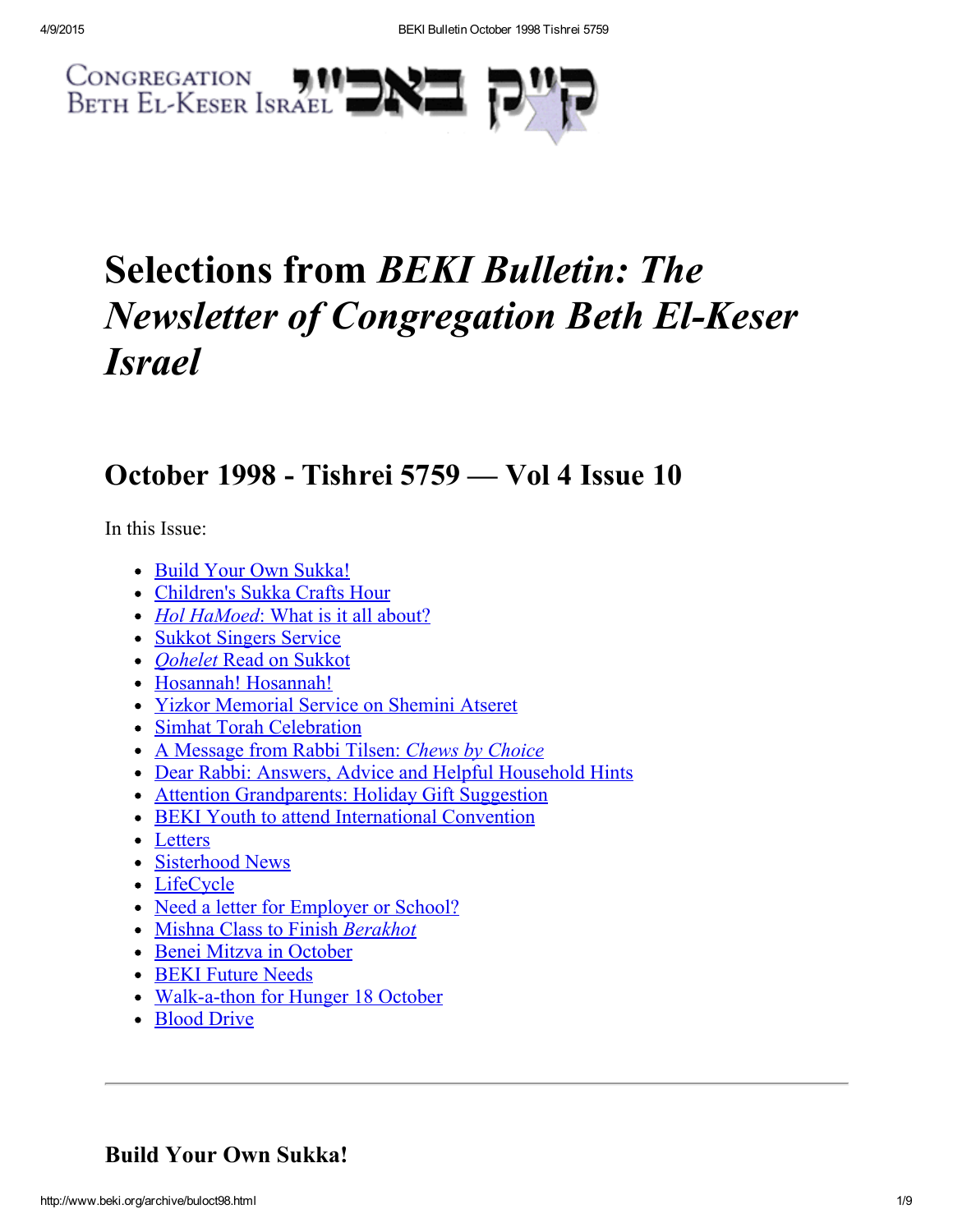Building a sukka (hut) can be fun for the whole family, and it's a mitzva! If you've always wanted to build your own, now is the time. Sukka Kits are available from Steve Henry Woodcraft at 919-489-7325. Members of the [Men's](http://www.beki.org/archive/mensclub.html) Club can be available to help a little, too. The BEKI sukka is also available for your use during the week, on a first-come-firstserved basis.

## Children's Sukka Crafts Hour

BEKI and neighborhood kids are all invited to the BEKI sukka (hut) for crafts and fun on Sunday 4 October from 4:30p to 5:30p. The program will be held outside in the sukka unless it rains, in which case we'll be inside. Dress accordingly. Please feel free to invite friends and neighborhood children with their adults to join us and help decorate the BEKI sukka! Children are welcomed to take home their creations or leave them in the sukka.

## Hol HaMoed: What is it all about?

"Hol HaMoed," also known as the "intermediate" days of the festival, are those days between the first two and last two days of Sukkot (and of Pesah). They have a "semiholiday" status. The rules against *melakha* ("work") that apply on Shabbat and Festival are not in force during this period, although we are encouraged to take this time as a holiday and to avoid work as much as possible. Our weekday morning services are enhanced with a brief Torah reading, the recitation of the musical "Hallel" section of Psalms, and a brief Musaf (additional) service. Weekday morning services thus take 55 to 60 minutes, instead of our usual 30 to 45 minutes. Afternoon and evening services are their usual length. The *lulav* (branches) and etrog (citron) are waved each morning of Hol HaMoed Sukkot (except Shabbat), and one is obliged to dwell (especially to eat) in a sukka.

## Sukkot Singers' Service

On Shabbat Hol HaMoed Sukkot, Saturday 10 October, a special musically-enhanced "havura-style" service will take place in the main sactuary. The service will follow the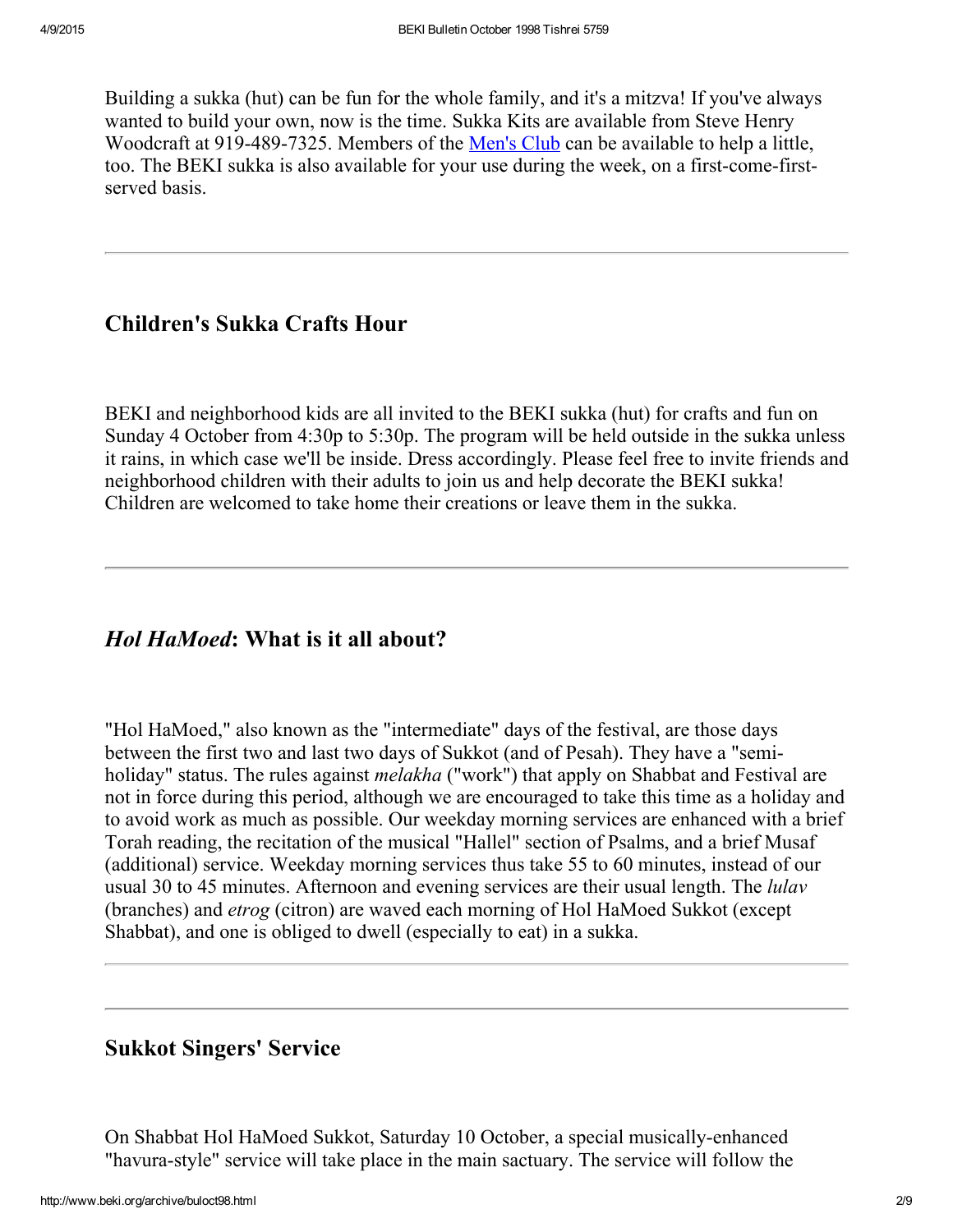traditional liturgy with the addition of high-energy singing, some new melodies, *nigunim* (wordless melodies), and chants. The recitation of Hallel (a series of joyous Psalms) and reading *Oohelet* (Ecclesiastes) are included as part of the Festival liturgy. The *lulav* (palm branch) and *etrog* (citron) are *not* used on Shabbat. All are encouraged to attend this and every service.

This "Singers' Service" follows on the heels of two well-attended "Singers' Minyanim" held during the Summer in an educational setting. Many expressed interest in holding this type of service within the main Shabbat morning service. The service is being coordinated by Jeremy Golding, Alan [Lovins,](mailto:alovins@ix.netcom.com) and Marc Schwartz.

"We hope that this kind of *davenning* will catch on - the use of melody and harmony to infuse energy and a sense of transcendence in prayer, " said Jeremy Golding. "Our hope is that a community 'Singers' Service' will become a regular occurrence on the BEKI calendar." The service itself will be conducted in accordance with the traditional order used weekly at BEKI.

For further information, please contact Jeremy Golding through the synagogue office.

## Qohelet Read on Sukkot

Selections from the Biblical Book of *Oohelet* ("Ecclesiastes") will be read on the Shabbat morning of Hol HaMoed Sukkot, 10 October, during the 9:15a service. *Oohelet*, attributed by tradition to King Solomon in his old age, is a "wisdom" book that many see as being out of step with the rest of the Torah. While it includes such well-known passages as "To everything there is a season," it also contains statements that may seem cynical or nihilistic. The Book will be chanted according to its beautiful and ancient melody. In addition, Hallel will be chanted, and other musical enhancements will be made to the services.

## Hosannah! Hosannah!

The Hoshana Rabba ("Great Hosannah") morning service this year occurs on Sunday 11 October. This is one of the most colorful, fun and tactile services of the year, featuring seven circuits around the shul with lulav and etrog and the hoshana service in which willow twigs are beaten on the chairs. Special holiday melodies make this an unforgettable spiritual experience. Be sure to come to this service for all ages. Hoshana Rabba service begins Sunday 11 October at 9:00a and concludes by 10:30a.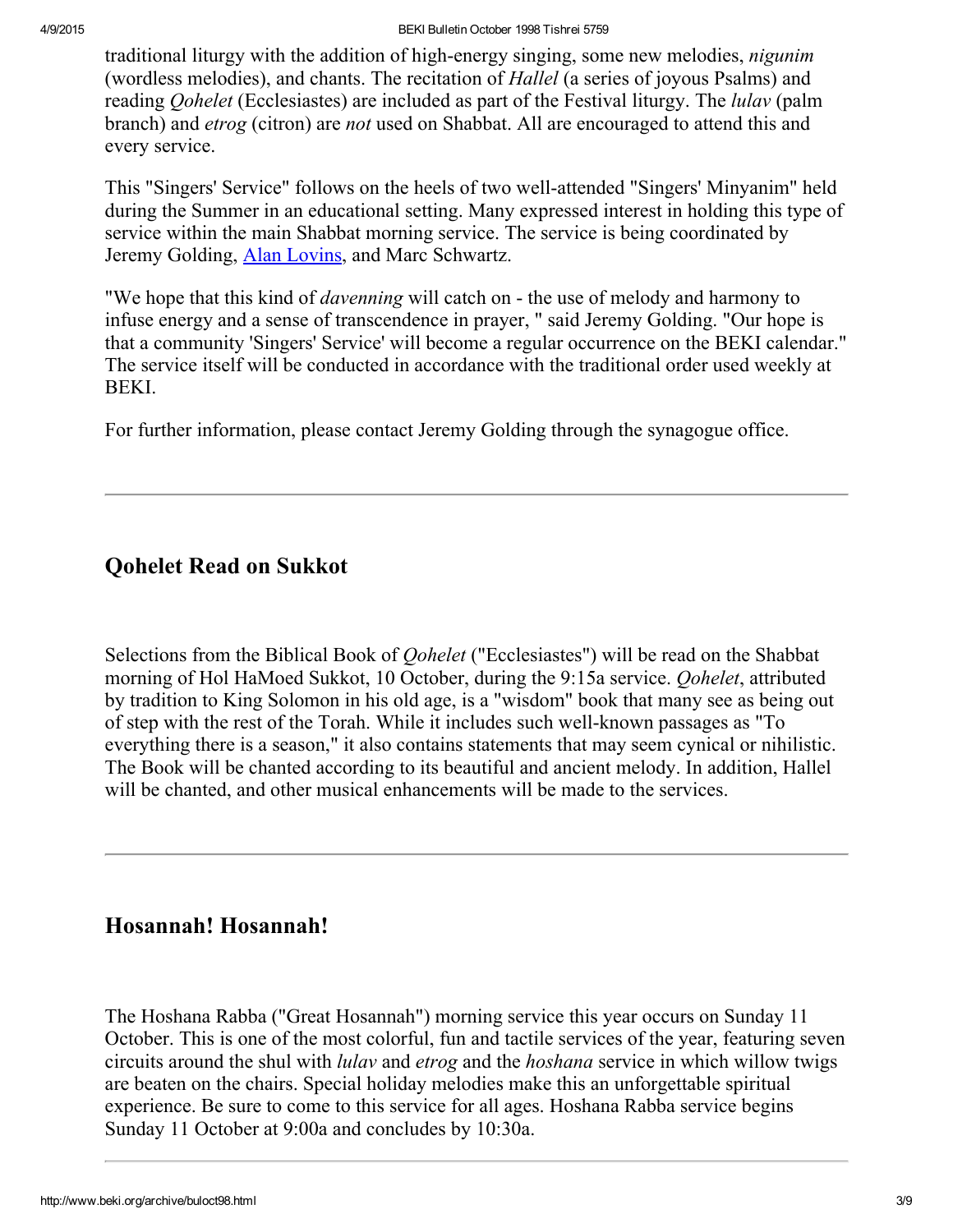### <span id="page-3-2"></span>Yizkor Memorial Service on Shemini Atseret

There will be a Yizkor Memorial Service on the Festival of Shemini Atseret, the morning of Monday 12 October. During that memorial service individual and communal prayers and remembrances will be offered for all of our departed loved ones. It is also appropriate to light a memorial candle before the onset of the Holy Day the previous evening.

#### <span id="page-3-1"></span>Simhat Torah Celebration

Congregation Beth El-Keser Israel is the place to be for the evening and morning of Simhat Torah. Festival Afternoon and Evening services begin at 6:00p on Monday 12 October. Festival Morning services begin at 9:15a on Tuesday 13 October, and also include dancing. Goodie Bags will be presented by the **[Sisterhood](http://www.beki.org/archive/sisterhood.html)** to all the children at services evening and morning.

## <span id="page-3-0"></span>A Message from Rabbi Tilsen

#### Chews by Choice

In this country, people normally eat cows. But in India, one would sooner eat their brotherin-law than eat a cow. Here they eat Kentucky Fried Chicken; in France they eat Kentucky Fried Frogs. The Chinese have as many recipes for cats and rats as your Bubbie has for eggplant. When we find a bug in our bedroom, we have to call daddy to kill it and remove its carcass; in some places, that insect would be added to the salad for dinner.

Insects, reptiles and rodents are disgusting; kittens and calves are cute. There is little logical reason for that. What we think is okay to touch or eat is a cultural aesthetic deeply ingrained in our psyche.

As relatively sophisticated middle-class Americans, we are almost unique in the world in that we feel comparatively comfortable accommodating and tolerating other people's dietary patterns. If you had a *seder* with your extended family or guests, you no doubt had at least one diner demanding a low sodium, diabetic, vegetarian, low-cholesterol, lactose-intolerant, or low-calorie diet. Twenty years ago it was a big deal if a dinner guest had some special needs; today we take it in stride.

But in most of the world, if you live among a certain people and don't eat their food, you won't fit in. If you are served rat in Rangoon and you refuse, your hosts will be deeply offended. If the French farmer offers fresh frog legs and you refuse, you will not be offered dessert. People are really touchy if you don't eat their food.

And if you offer the wrong rations to a guest, you can also get in trouble. Don't serve beef to a Hindu, pig to a Muslim, shrimp to a Jew, or cat to an Egyptian. It is not a way to make your guest feel welcomed.

Kashrut (keeping kosher) is an aesthetic for eating. And the aesthetic of kashrut is one of the seven reasons why a Jew should keep kosher.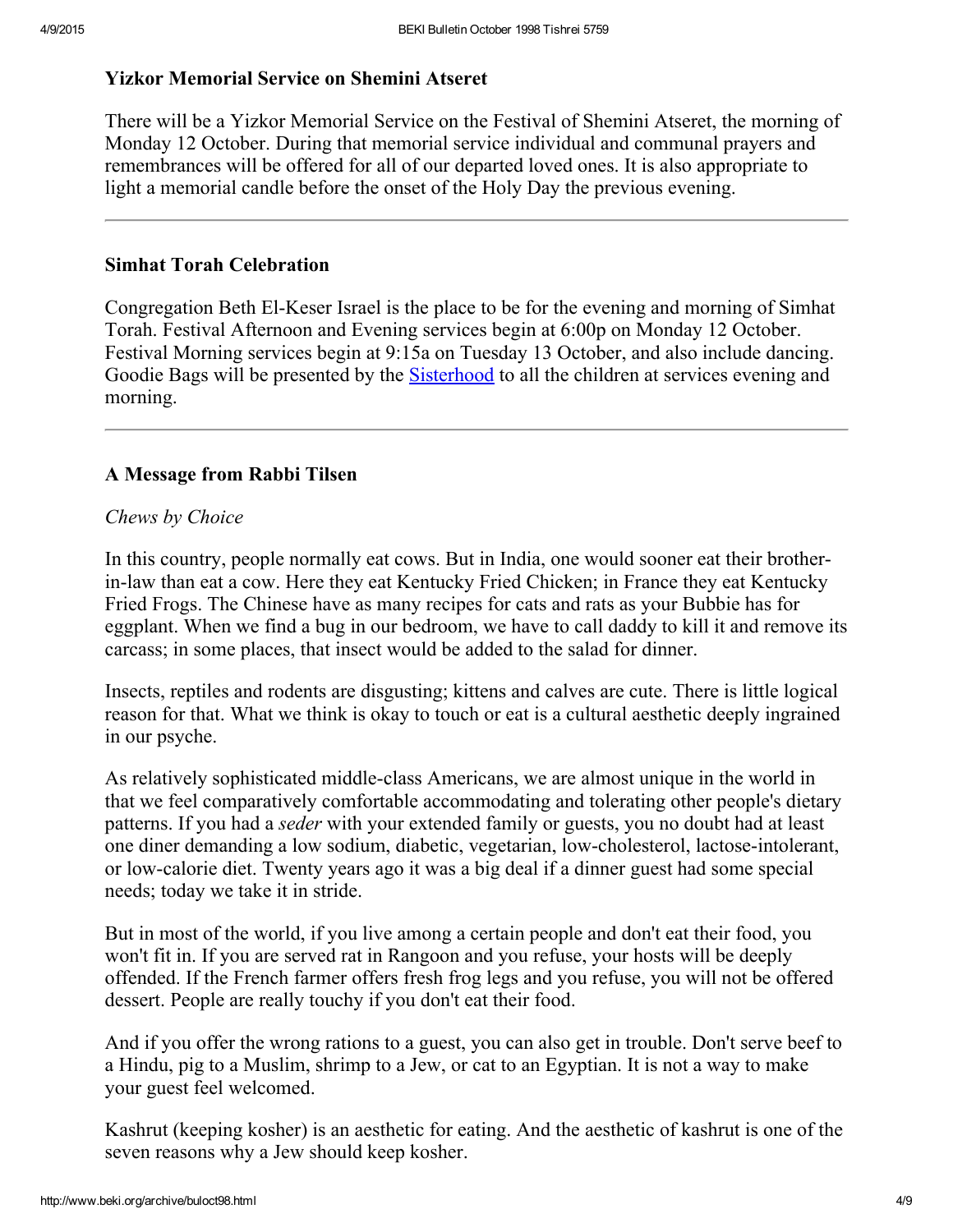The Torah itself indicates that kashrut is a matter of aesthetics. After a list of animals we are forbidden to eat, the Torah says, "They are detestable to you, and you shall not eat of their flesh, and their carcasses shall be disgusting to you."

Why does the Torah have to tell us that eating these certain things is disgusting? Either you feel disgusted or you don't. How can the Torah tell us it's disgusting? Not every individual will feel disgust at crab or pork. And so the Torah speaks not about an individual Jew, but about Jews in general: Jews find these treif (non-kosher) foods disgusting! So be aware of that! Don't give beef to a Hindu, don't give rats to an American, and don't give crab to a Jew. That's what the Torah is telling us.

And so the Torah says, "to you." These things are impure to you, these things are disgusting to you. The Torah says "to you" because these things are not impure or disgusting in any absolute or objective sense; rather, they are defined as impure and disgusting to us.

Recognizing this disgust gives us an insight into the partially non-logical world of keeping kosher. Why do dishes and pots and pans have to be kosher? After all, we know from science that if you wash a surface thoroughly in hot water, there is virtually no residue. Why isn't that good enough?

Logic dictates that it is clean enough, but aesthetics insist it is unclean. Let's say, God forbid, and I mean God forbid, you find a dead mouse in a pot in your kitchen. Many people would not want to eat food cooked in that pot, even if it were washed thoroughly. The question of kashering pots and pans is, what would you have to do to that pot so you'd feel comfortable eating from it? It's not just a matter of logic, it's a matter of aesthetics, at least in part.

People joke about it, but food is a very important part of defining a culture. It says who you are, where you fit in. Food rules touch a very elemental part of our psyche known as the stomach.

To be Jewish we have to step inside the circle, the circle of Jewish aesthetics, the circle of the Mitzva System. We have to say that some things are not for us. We have to feel confident enough to say to someone, "I don't eat that because I'm Jewish."

The aesthetics of kashrut is the fourth of seven reasons for keeping kosher. Our Jewish way of eating shapes our souls at the deepest level and identifies us as a distinct people. Leaving aside other ethical or religious considerations, eating the Jewish way defines us as and makes us Jews.

The majority of BEKI households observe kashrut in some degree (like most mitzvot, keeping kosher is not an "all or nothing" observance). In the past few years, many of our families have accepted the appellation "Chews by Choice" and converted their kitchens to kosher. We applaud them in their effort to sanctify their lives through upholding the Jewish dietary laws.

## <span id="page-4-0"></span>Dear Rabbi: Answers, Advice and Helpful Household Hints

Dear Rabbi,

What is the "Lieberman clause" in the ketuba?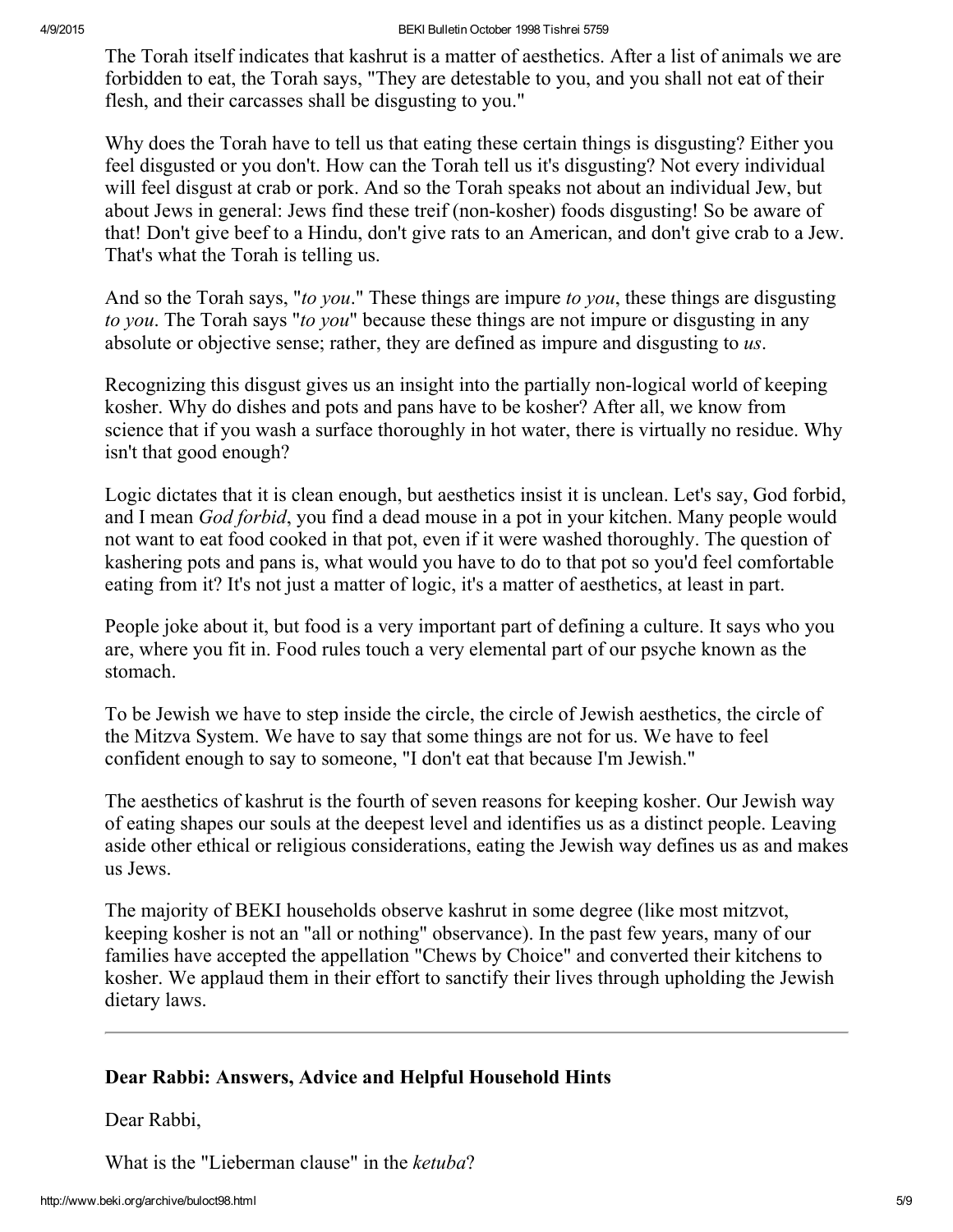Signed, 'clause I care

Dear 'clause,

The "Lieberman clause" is a passage added to the *ketuba* (marriage contract) to help insure that Jewish law will be respected in case of divorce. The passage is based on the wording developed by Rabbi Saul Lieberman, considered by many the leading scholar of this century, a professor at the Jewish [Theological](http://www.jtsa.edu/) Seminary.

In its current form, the clause reads (translated from the Aramaic): "And the Groom (name) and the Bride (name and appellation) agreed that if one of them were to contemplate or seek the termination of their marriage or if one of them were to terminate it in civil court, then either may summon the other to appear before the Beit Din (Court) of the Rabbinical Assembly and of the Jewish Theological Seminary of America or its designate or successor, and that both of them will abide by the decisions of this Beit Din in order that both may be able to live according to the rule of Torah."

It may seem strange to speak of divorce in a marriage document. But the primary purpose of the ketuba is to protect the rights of the woman in the event of divorce. The Lieberman clause provides a basis for legal remedy should one of the parties fail to cooperate in Jewish divorce proceedings. It has also been suggested that the clause could be taken as a mechanism to bring a couple or individual to marriage or individual counseling or psychotherapy, although we are not aware of such an implementation.

While the language and form of the *ketuba* we use today is essentially the same as that used since the time of Shimon ben Shatah (over 2000 years ago), each generation has adapted it to meet their own circumstances. The Lieberman clause represents a continuation of that essential tradition.

## <span id="page-5-1"></span>Attention Grandparents: Holiday Gift Suggestion

Hanuka is just around your sukka's corner. In addition to giving fine Judaica items and toys purchased at the [Sisterhood](http://www.beki.org/archive/sisterhood.html#giftshop) Giftshop (open Sunday mornings and by appointment), consider giving your grandchild the gift of a Jewish education. You can make a direct contribution toward your grandchild's tuition at the United [Hebrew](http://www.beki.org/archive/youth.html#UHS) School (or Ezra [Academy,](http://www.uscj.org/ssds/ezra) or another Jewish religious school), which will be credited to the family's account. (This gift is not taxdeductible.) If you don't have little ones of your own in school, consider a generous taxdeductible donation to the Louis Friedman Scholarship Fund to help us provide a formal education to all Jewish kids regardless of their parents' ability to pay.

## <span id="page-5-0"></span>BEKI Youth to attend International Convention

Representatives of BEKI United [Synagogue](http://www.beki.org/archive/youth.html#kadmiausy) Youth (USY) will be attending the 1998 International Convention in Chicago from 27-31 December. Those interested in attending or supporting our youth can call 389-2108 ext. 33 for more information.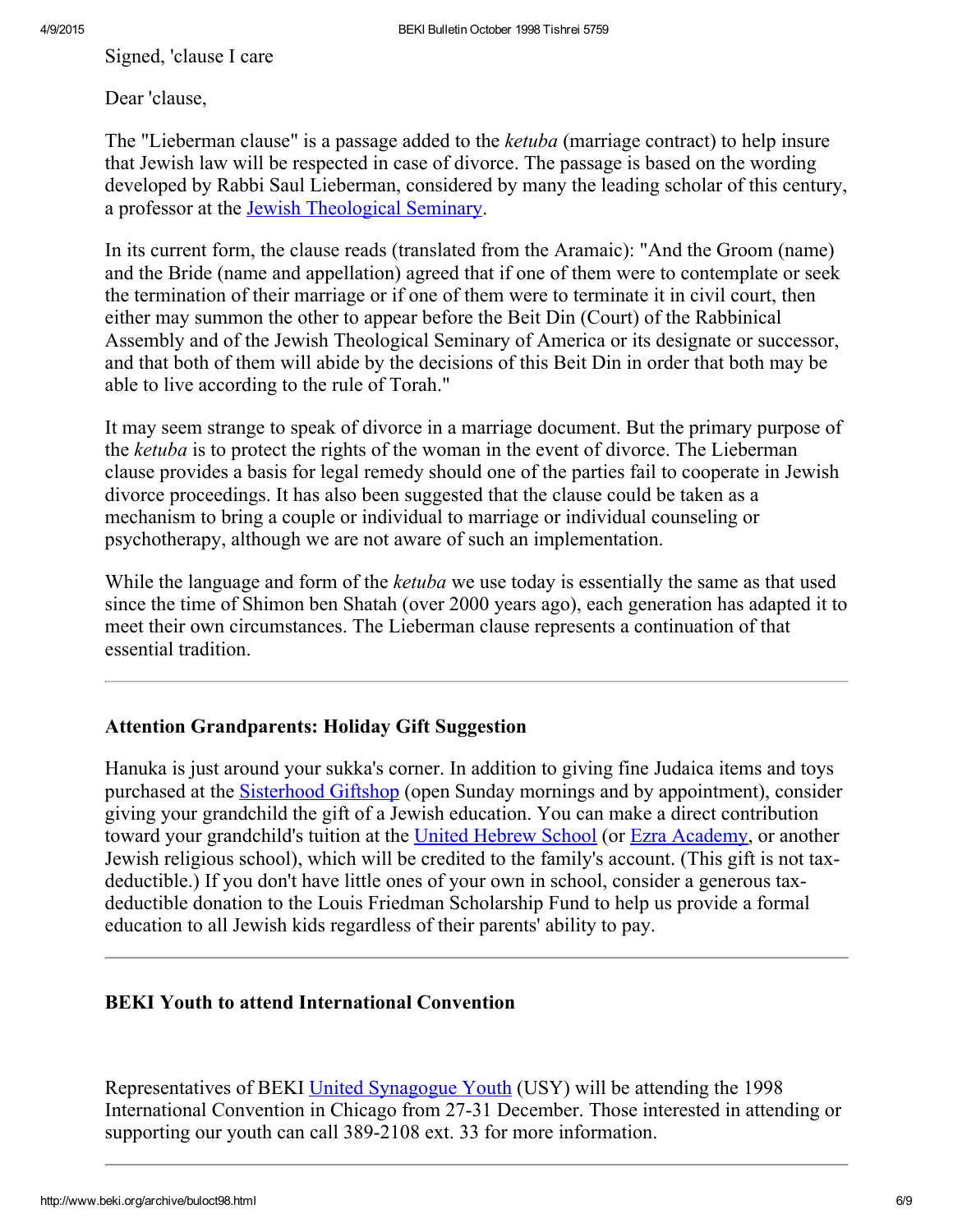#### <span id="page-6-2"></span>Need a letter for Employer or School?

Shul members occasionally need letters to employers or principals explaining the nature of the Jewish holiday observance. Despite the high level of understanding in our community, there is still a need for education and information. It is important that our children be in shul for all of Yontiff.

If you would like such a letter for the festivals, call Rabbi Tilsen at 389-2108 ext. 10 or email to jitilsen@beki.org.

#### <span id="page-6-5"></span>Mishna Class to Finish Berakhot

The final meeting of the Mishna Class will be on Sunday 25 October from 9:30a to 11:30a. The final two chapters of Berakhot will be studied. Those who are interested in Mishna but missed the series are welcome to attend in order to get a "taste."

## <span id="page-6-1"></span>Benei Mitzva in October

Jeremy Miller, son of Phillip B. and Lynn Coleman Miller, will participate in and lead services on Shabbat Bereshit, 16-17 October, as a bar mitzva.

Karen Berlin, daughter of Mark & Cynthia Berlin, will participate in and lead services on Shabbat Noah, 23-24 October, as a bat mitzva.

<span id="page-6-0"></span>**Letters** 

## <span id="page-6-3"></span>LifeCycle

HaMagom Yinahem Etkhem: We Mourn the Passing of BEKI member Rose Pergament

May the memory of our departed be for a blessing.

#### <span id="page-6-4"></span>BEKI Future Needs

Our Synagogue has several needs that are beyond our conservative budget. Among the priority items identified by the Officers are installation of an elevator, renovation of the washrooms to enable handicap accessibility, and repaving of the parking lot. Each of these is in the \$50,000 to \$100,000 range. The Congregation also has many needs for annual